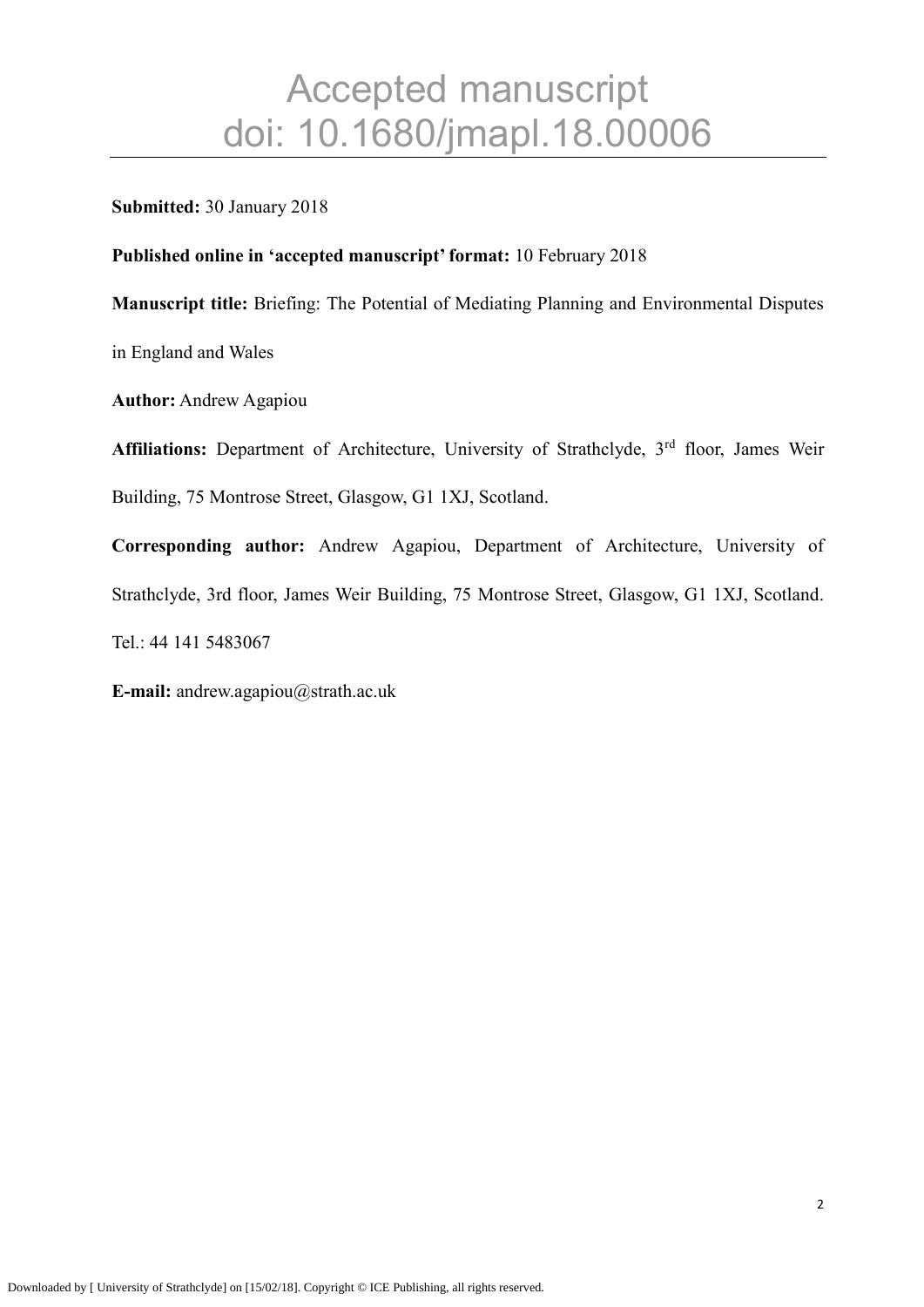#### **Abstract**

Mediation provides a more cost-effective, faster and generally more beneficial form of dispute resolution than litigation for certain types of disputes. It is for these reasons that mediation may be considered a potentially useful form of dispute resolution in the field of planning and environmental disputes in the UK. Mediation for such disputes promises to facilitate participation in planning disputes on a much broader level, thereby promoting inclusiveness, and allowing for a broader and thus more accurate range of interests to be taken into account. The flexible nature of mediation also enables the process to be tailored according to the particular features of the individual case. It is within this context that the potential benefits of mediation for environmental and planning disputes should be approached and considered within this briefing article, in order to determine whether such benefits are applicable to this type of dispute.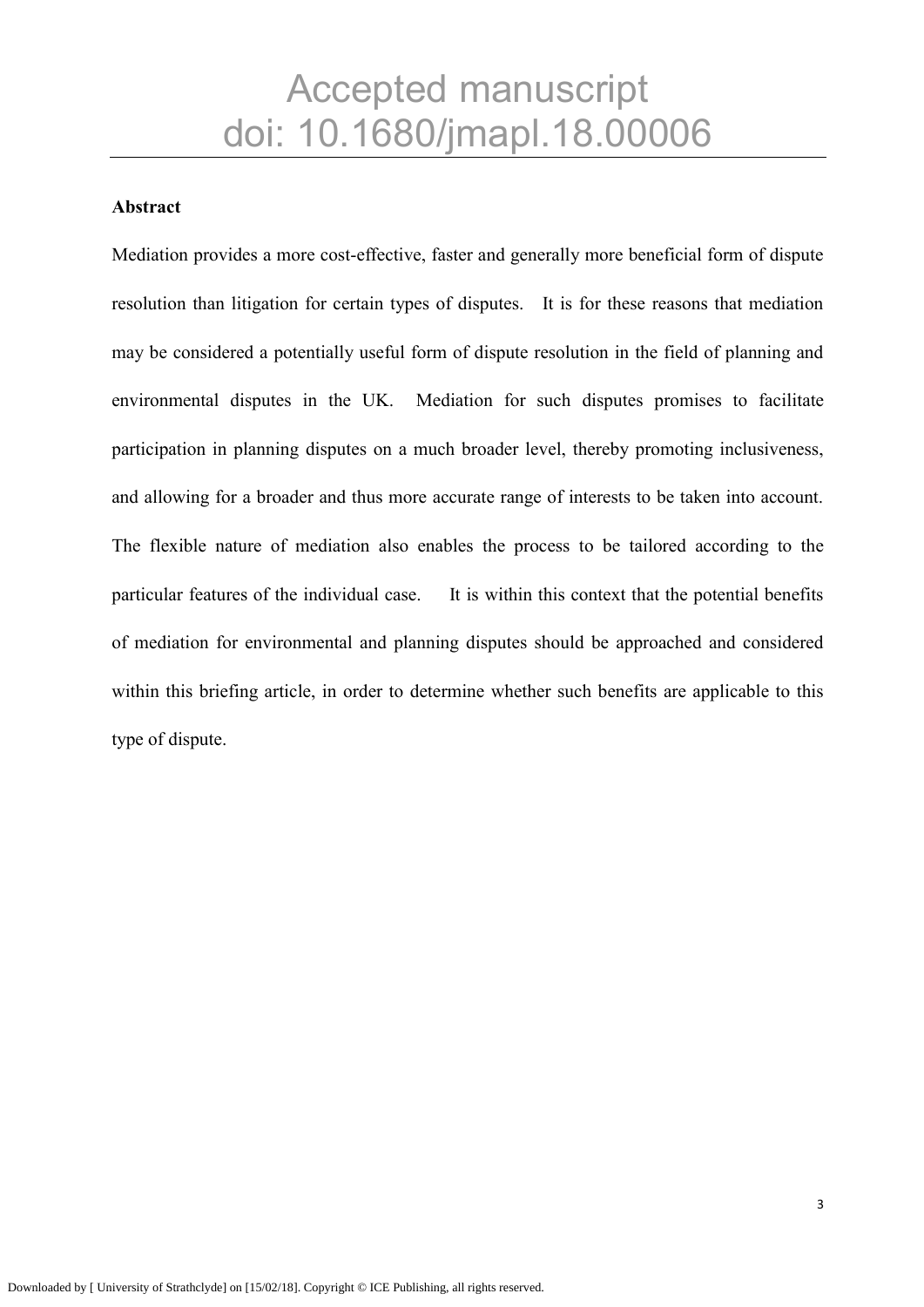Mediation is typically defined by reference to its qualities and features, such as "private, informal, oral, more collaborative, facilitative, future-looking, interest-based processes that bring parties to a calibrated, multi-dimensional, win-win remedy" (Xavier, 2005). While litigation has persisted for years as the preferred method for solving most types of disputes (Goldberg et al, 2014), mediation has experienced a marked increase in popularity for particular types of disputes, such as construction, family and commercial disputes (Lovan et al, 2017). It is moreover not a new or novel form of dispute resolution; it has in fact been used to solve disputes for centuries (Folberg, 1983). Mediation over the years has however been used for an increasingly broader range of disputes, which has given rise to the question as to whether it should be used to solve planning and environmental disputes (Hersperger, 2015). Planning and environmental disputes are inevitable because they encompass and affect a broad range of government, community and private interests. They are also important in terms of their implications, because the outcome of a dispute is rarely limited to the parties directly involved in the dispute. This gives rise to the need to examine the potential role that mediation could (and should) play in such disputes in the UK. This is because mediation has the potential to help the disputing parties deal with differences in interests, both in the context of establishing consensus, and also in resolving disputes when they do arise. It also has the ability to include and address broader interests, and the views of other stakeholders. While litigation-type disputes are typically geared towards achieving a win-lose outcome, mediation seeks to achieve a negotiated compromise that takes into account the interests of all involved.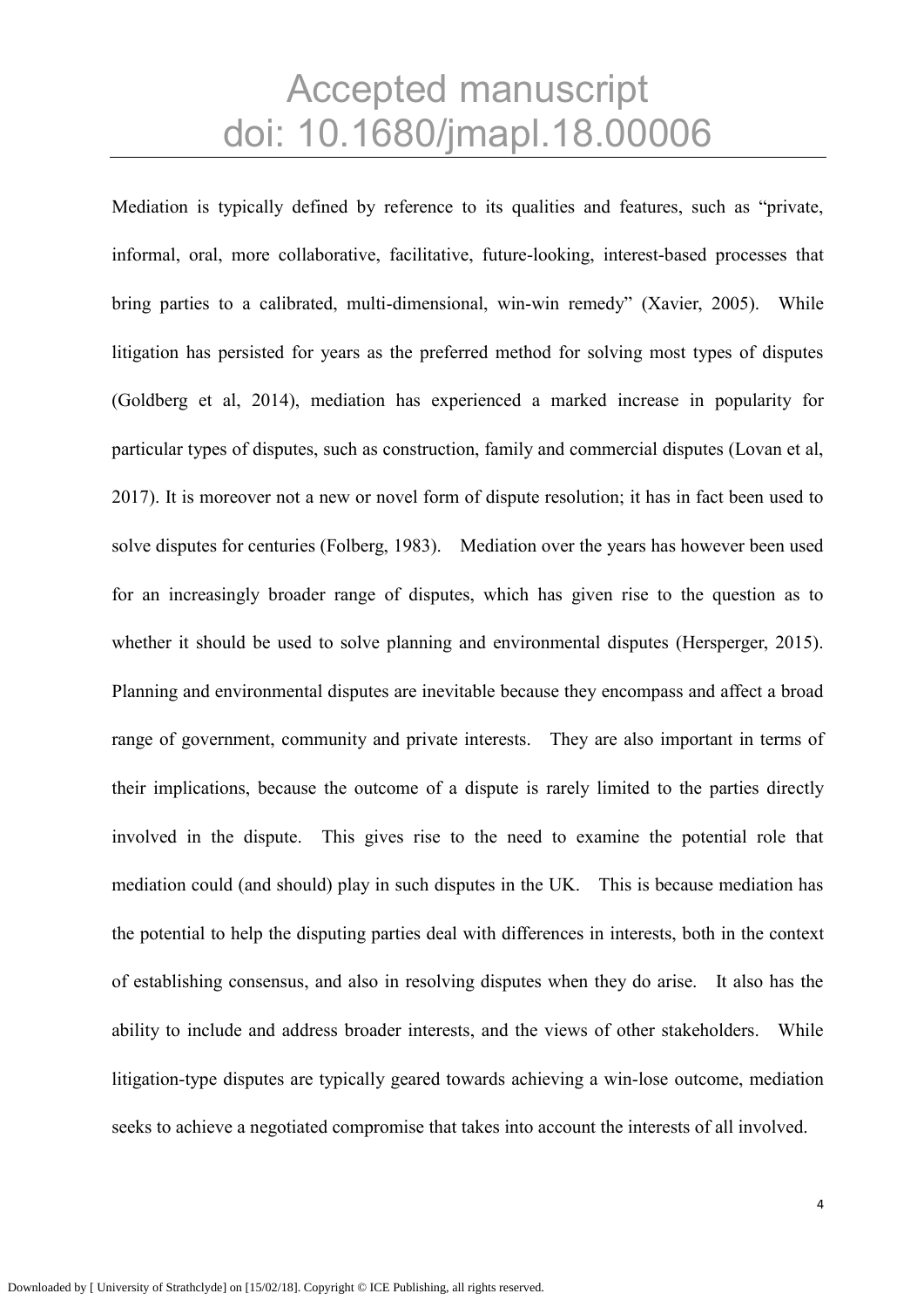It may therefore be a highly suitable alternative to litigation in the field of planning and environmental disputes.

Globally, mediation has proven to be extremely successful in enabling disputing parties to engage in a constructive rather than destructive manner (Goldberg, 2003). For example, in the context of construction disputes, which typically involve complex agreements and time-sensitive contracts, mediation enables a particular dispute to be solved quickly so that the contract itself does not become frustrated. This is just one reason why construction and commercial contracts often feature a mediation/arbitration clause, so as to avoid lengthy and costly litigation. It moreover provides for a cost-effective and swift method of solving disputes in a more informal manner than litigation. Such benefits produce the expectation that mediation of planning and environmental disputes will result in quicker decisions, reduced time in determining applications, greater efficiency and an overall cheaper system. However, it is important to recognise that mediation is not automatically more beneficial than litigation, and its role and advantages depends on the type of dispute involved. It is also important to point out that mediation depends ultimately on the consent of the parties, and hence to impose it as a compulsory method of dispute resolution would undermine the very qualities and advantages that it claims to have over litigation.

The potential for mediation in the field of environmental and planning disputes has certainly not gone unnoticed in the UK. In 1996, a public debate was commenced by Chief Planning Inspector Chris Shepley concerning the potential benefits that mediation could offer environmental and planning disputes (Shepley, 1997). It also addresses certain important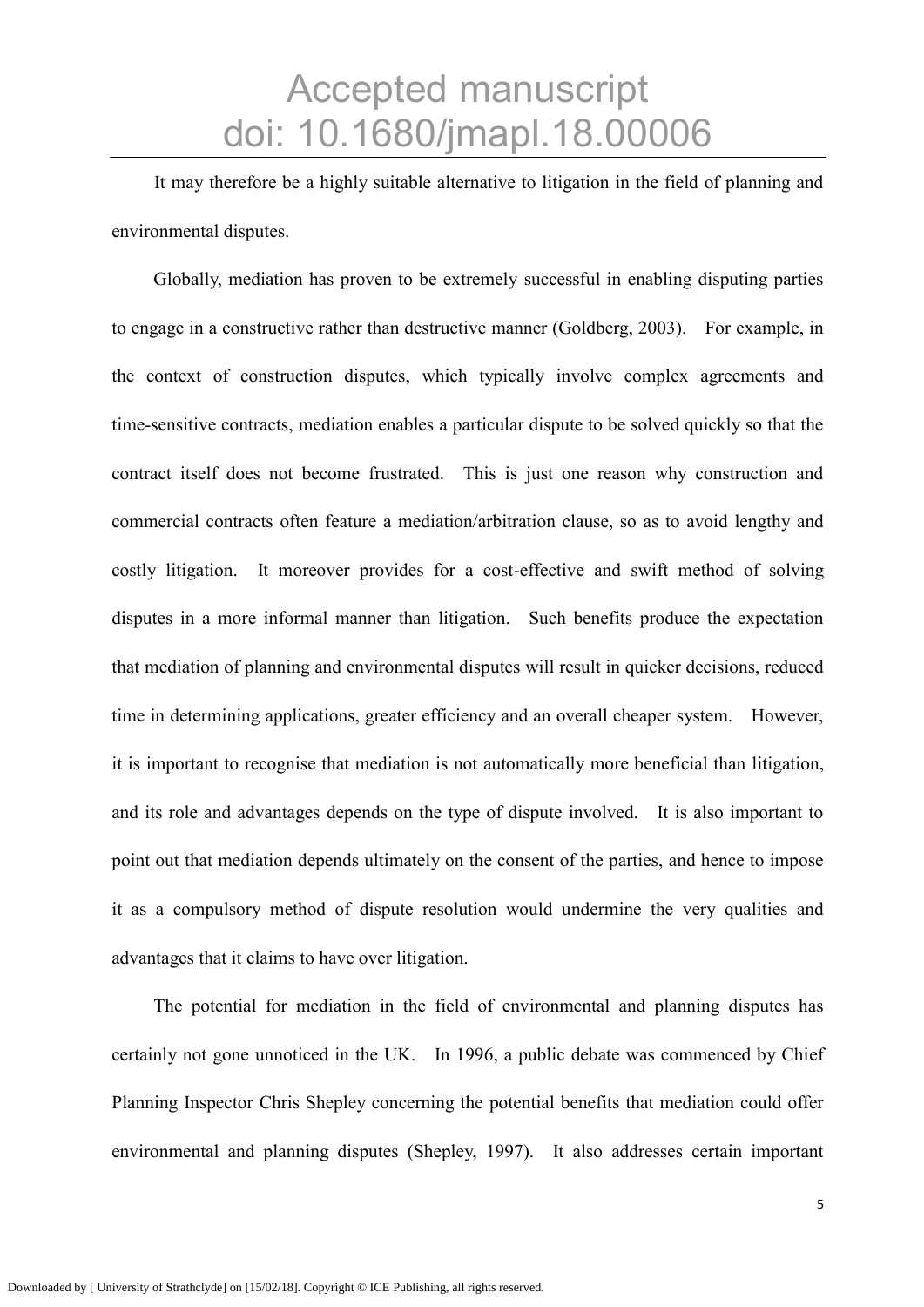features and qualities of mediation that would need to be maintained and protected in order for the benefits of mediation to become realised.

This is an important issue, because it addresses the fact that the success or failure of mediation for environmental and planning disputes depends largely on how the mediation process is structured for such disputes. Shepley for example emphasises the need to maintain certain core standards in mediation for planning disputes, such as its voluntariness and confidentiality. He also stresses that mediation should "not affect the rights of applicants to go on to appeal, in the normal way; or the rights of local authorities to make democratic decisions" (Shepley, 2007, pg49). Academic attention has also been given to such issues, with prominent focus on the successes of mediation for environmental and planning disputes in other jurisdictions, such as the US (Stubbs, 1997). Such interest did not however provoke any major reforms in the UK; it merely resulted in the publication of policy guidance and recognition of the potential benefits of mediation for such disputes (Department for Communities and Local Government, 2006). Given the recognised advantages of mediation in the field of planning and environmental disputes, it is quite surprising that no major practical changes have been implemented in the UK. This forms the main context of the research, in that it recognises and acts upon the need to progress from theory to practice, and to develop an effective mediation framework for planning and environmental disputes. It is moreover important to draw experience from other jurisdictions in which mediation is used for such disputes. The most prominent is Scotland, although other jurisdictions such as Australia and the US will also prove helpful. Identification of the advantages and challenges of such a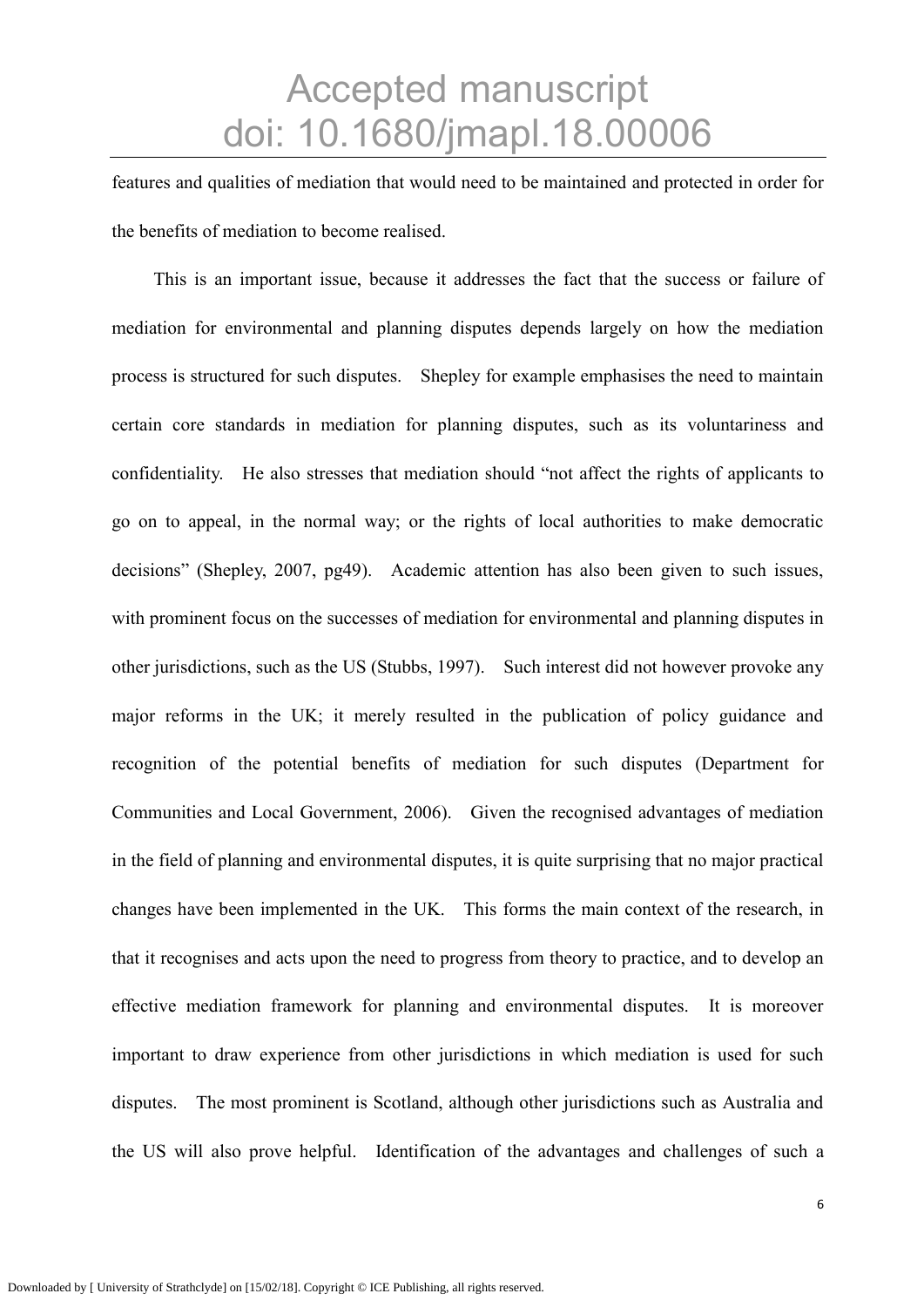system will provide useful guidance on whether, and if so, how, a mediation framework for planning and environmental disputes could be structured and implemented in the UK.

It is difficult to doubt or undermine the benefits that mediation has the potential to offer planning and environmental disputes. It has for example been recognised that it could reduce appeals, in that problems could be eased at an early stage rather than resorting to an expensive and time-consuming appeal process (Barker, 2006). The UK government has however taken relatively few tentative steps towards promoting mediation for planning and environmental disputes. It has, for example, merely expressed that it "support[s] the voluntary use of mediation within the planning system", and recognised the need to "work with relevant professional bodies to promote mediation services by local authorities" (HM Government, 2007). While the National Planning Policy Framework (NPPF) provides the national framework for planning (, neither the NPPF nor the Localism Act 2011 has any specific references to mediation. It appears that policies and plans have lost pace when they reach the implementation stage, giving rise to the need to determine how a mediation framework for planning and environmental disputes may be best implemented, and what such a framework would need to contain.

Planning disputes do not typically involve disputes concerning rights; they rather feature a disagreement between a local authority and a landowner about what they consider to be appropriate (Watson, 2016). This becomes all the more complicated due to the fact that third parties are able to participate in and contribute to the debate. Planning and environmental disputes may therefore often be more accurately defined as debates. This further supports the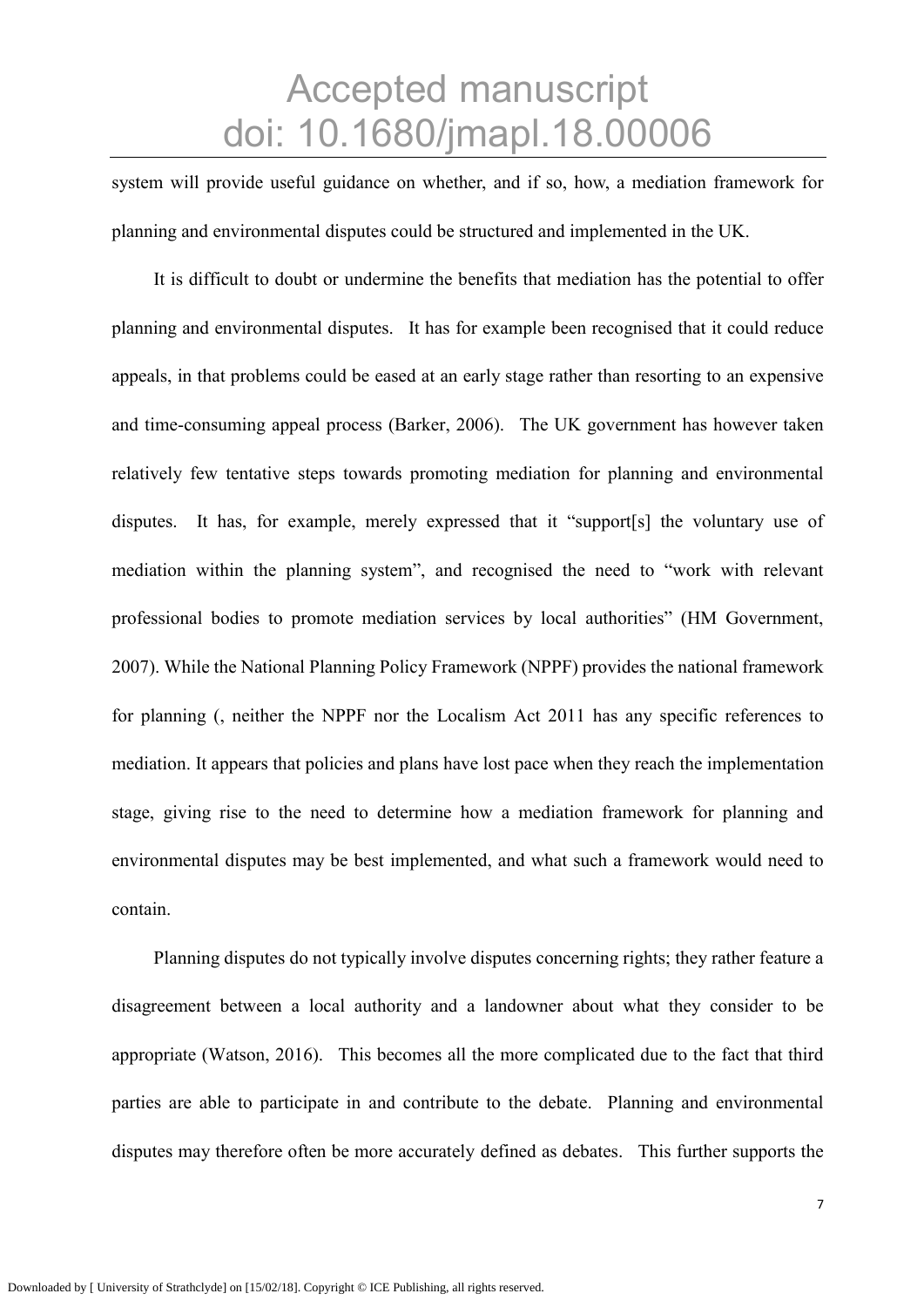claim that mediation is better suited to such disputes/debates because it provides an arena for voicing opinions and arriving at a negotiated outcome (Kaufman et al, 2014). It is therefore clear that there is convincing evidence to suggest that mediation may play an important and valuable role in solving planning and environmental disputes.

It is further necessary to ensure that the mediation process is tailored to suit the particular features of land and environmental disputes, so that potential problems and challenges may be avoided or minimised. Examples from other countries in which a structured mediation regime for planning and environmental disputes has been implemented will provide guidance in this respect.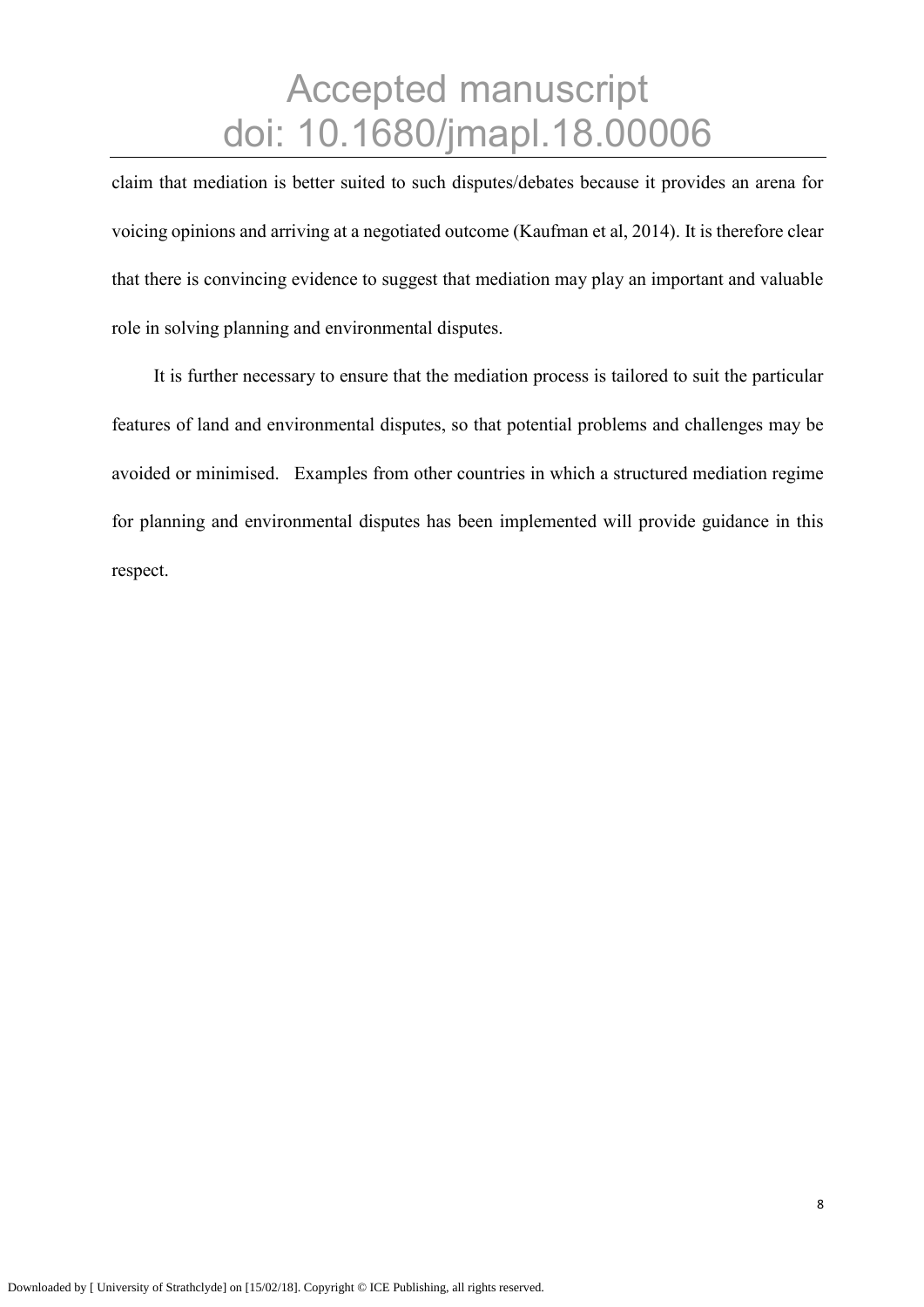#### **References**

Barker, K (2006) *Barker Review of Land Use Planning: Final Report*. HMSO, Norwich, p. 138.

- Department for Communities and Local Government (2006), *Planning Obligations: Practice Guidance.* DCLG, London, ch. 7.
- Folberg, J (1983) 'A Mediation Overview: History and Dimensions of Practice', 1 *Conflict Resolution Quarterly* 11, p. 4.
- Goldberg, SB (2003), *Dispute resolution: Negotiation, mediation, and other processes*. Aspen Law & Business, New York, pp. 50-54.
- Goldberg, S.B., Sander, F.E., Rogers, N.H. and Cole, S.R., 2014. *Dispute resolution: Negotiation, mediation and other processes*. Wolters Kluwer Law & Business.
- Hersperger, AM (2015) 'Comprehensive consideration of conflicts in the land-use planning process: a conceptual contribution', 10 *Carpathian Journal of Earth and Environmental Sciences* 4, p. 8.
- HM Government (2007) *Planning for a Sustainable Future*: *White Paper Cm 7120.* Stationery Office, London, paras. 9.60, 9.61.
- Kaufman, S, CP Ozawa & DF Shmueli (2014) 'Evaluating participatory decision processes: Which methods inform reflective practice?'42 *Evaluation and program planning* 11, pp. 14-15.
- Lovan, W.R., Murray, M. and Shaffer, R. eds., 2017. *Participatory governance: planning, conflict mediation and public decision-making in civil society*. Routledge.

Shepley, C (1997) 'Mediation in the planning system', *Town and Regional Planning* 42, p. 49.